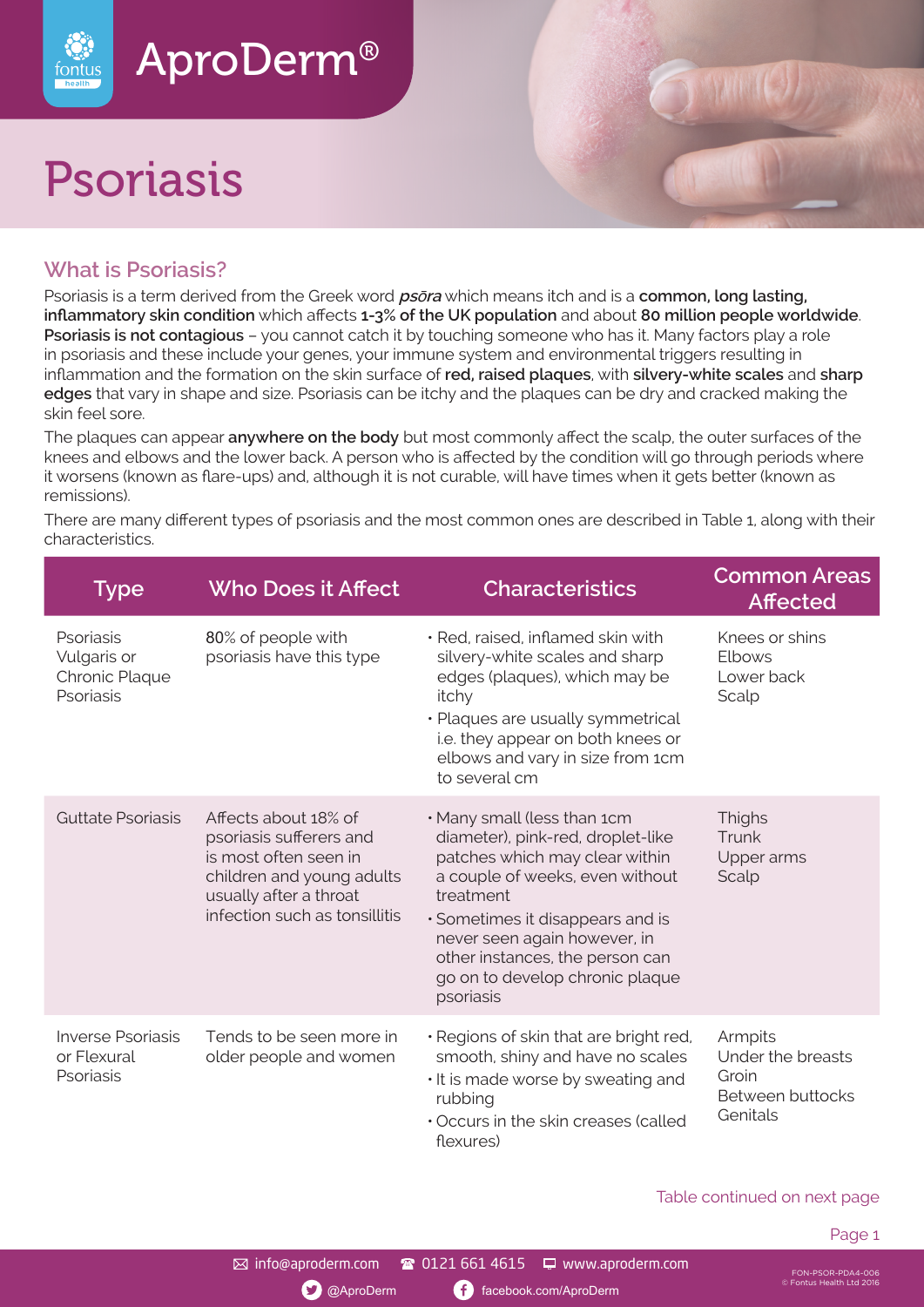

### AproDerm®

# Psoriasis

| <b>Type</b>                | <b>Who Does it Affect</b>                                              | <b>Characteristics</b>                                                                                                                                                                                                                      | <b>Common Areas</b><br><b>Affected</b>                                                                                                                                                                                                                                                                                           |
|----------------------------|------------------------------------------------------------------------|---------------------------------------------------------------------------------------------------------------------------------------------------------------------------------------------------------------------------------------------|----------------------------------------------------------------------------------------------------------------------------------------------------------------------------------------------------------------------------------------------------------------------------------------------------------------------------------|
| Pustular<br>Psoriasis      | An uncommon form<br>which mainly appears in<br>adults especially women | · Yellow or brown pus-filled bumps<br>which are surrounded by red skin<br>that is tender                                                                                                                                                    | There are<br>two types:<br>Palmo-plantar<br>pustular psoriasis<br>affects the palms<br>of the hands and<br>soles of the feet<br>Generalised<br>pustular psoriasis<br>which can affect<br>any part of the skin<br>and is widespread.<br>This is a very<br>serious condition<br>which needs urgent<br>treatment by a<br>specialist |
| Erythrodermic<br>Psoriasis | Rare but serious<br>(potentially<br>life-threatening)                  | · Inflamed, widespread redness<br>with merged plaques (so aren't<br>noticeable)<br>· Painful, skin feels warm and the<br>person may have a fever<br>. Affects the skins ability to control<br>temperature and protect against<br>infections | Most of the<br>person's body                                                                                                                                                                                                                                                                                                     |
| <b>Nail Psoriasis</b>      | Affects up to 50% of those<br>with psoriasis                           | The nails may:<br>· Separate from the nail bed<br>• Have irregular pitting on their<br>surface<br>· Thicken<br>· Discolour                                                                                                                  | Finger nails (more<br>common)<br>Toe nails                                                                                                                                                                                                                                                                                       |
| <b>Psoriatic Arthritis</b> | Occurs in about<br>10% - 20% of psoriasis<br>sufferers                 | · Inflammation, pain and joint<br>swelling but other areas can also<br>be affected                                                                                                                                                          | <b>Neck</b><br><b>Toes</b><br><b>Knees</b><br>Lower back<br>Fingers                                                                                                                                                                                                                                                              |

Table 1: Different types of Psoriasis and their Characteristics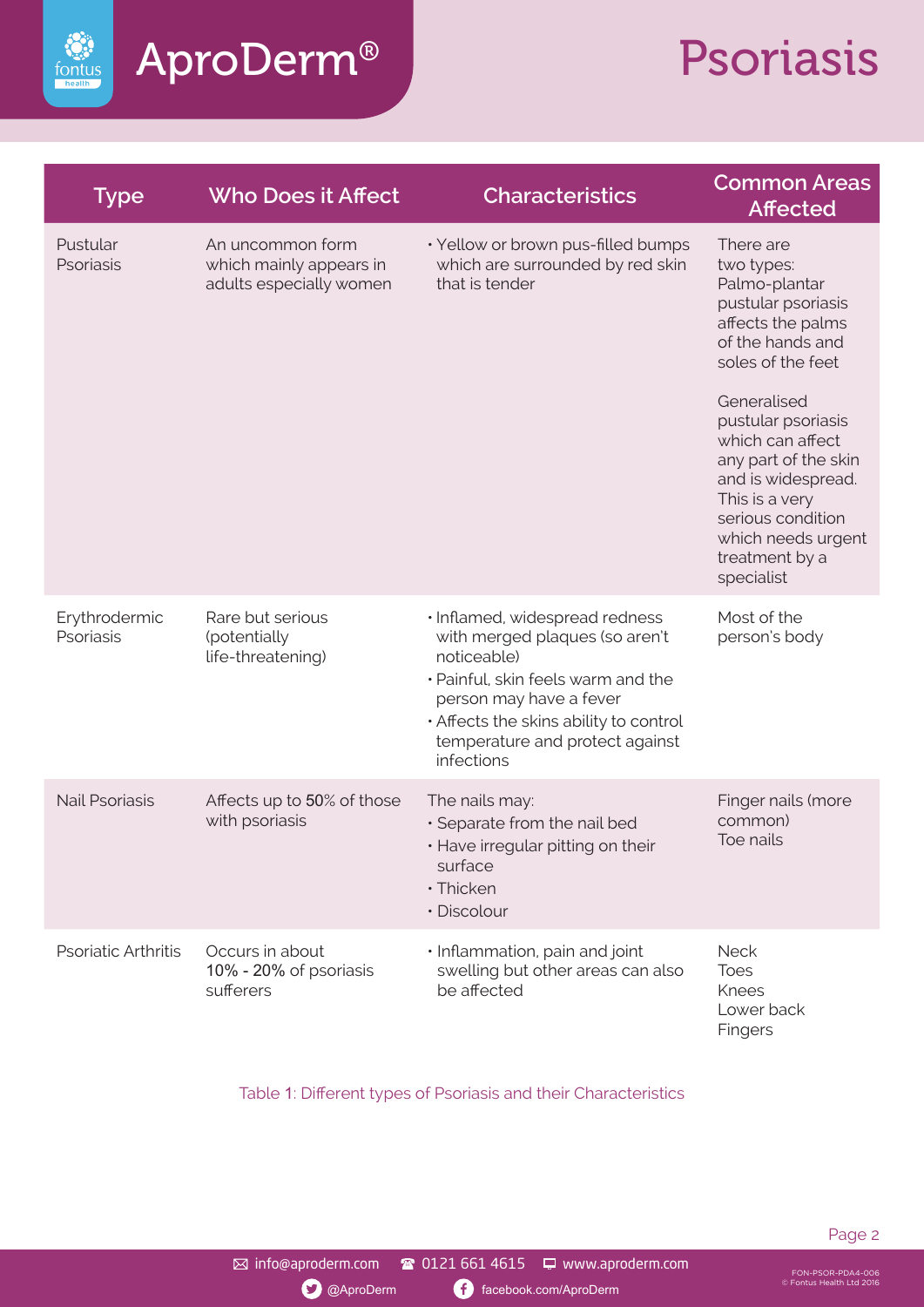

## Psoriasis

### **Who Gets Psoriasis?**

fontu:

Chronic plaque psoriasis is the most common form of psoriasis and affects about 80% of sufferers. Psoriasis affects men, women and children of all races, however, it is seen more often in Caucasians compared to Non-Caucasians. It can occur at any age but more commonly starts between the ages of 15-20 years and 55-60 years and affects 10-15% of children under the age of 10.

About one third of those who suffer from psoriasis have a family history involving several genes so whether a person develops psoriasis or not is complex.

- People who develop psoriasis at an early age tend to have more of a family history of it. 89
- If one parent has psoriasis there is about a 25% chance that their child will develop it however this goes up 89 to 60% if both parents have it.
- 80 If neither parent has psoriasis but their child develops it then there's a 20% chance that a sibling will get it – this is because psoriasis can skip a generation.

### **Causes of Psoriasis**

The exact cause of psoriasis is unknown, however it involves your genes, the immune system and environmental triggers.

Our skin is made up of three layers:

- Epidermis
- Dermis
- Hypodermis

The Epidermis is the outer skin layer and is made up of five further layers, with the layer furthest from its surface being the stratum basale. It is in this bottom layer that the main skin cells of the epidermis are made. These then move up through the other epidermal layers, continually undergoing changes, and once they reach the top they replace those that have died and are being shed from the stratum corneum. This whole process usually takes on average between 21 to 28 days.

In those suffering from psoriasis the rate of this process is much faster (3-4 days) which experts believe is due to the immune system accidentally attacking healthy cells. This results in dead and alive cells building up on the skin surface which form clumps or patches of thickened, red, scaly plaques. As well as this there are also changes in the blood vessels (these increase in numbers and widen) and an increase in the number of cells that are involved in inflammation is seen, these changes are responsible for the skin under the plaques being red.

#### **Common Triggers**

Some people will not know what causes their flare-ups (makes their psoriasis worse) whilst others know that certain factors (known as triggers) can cause their psoriasis to flare-up. Not only do these triggers vary from person to person but so does an individual's response to them, however, if you can identify what your particular triggers are then you may be able to avoid them and so reduce your flare-ups.

Common triggers include:

- Anxiety & Stress including situations like a divorce or a bereavement. Managing the stress may help
- Skin injury due to scratching, cuts, rubbing and sunburn (known as Koebner Phenomenon)
- Excess Alcohol reducing the amount of alcohol that you drink is advisable
- Smoking quitting may help
- Sunlight although most people find that sunlight helps with psoriasis in 10% of sufferers it can make it worse
- Infections especially a sore throat (tonsillitis), seen mainly in children and young adults
- Medication Beta-blockers, ACE inhibitors, lithium, Non-Steroidal Anti-Inflammatory Drugs (NSAIDs), certain antibiotics and Anti-Malarials with chloroquine in
- Hormonal changes during puberty and menopause, although some people find that during pregnancy their symptoms get better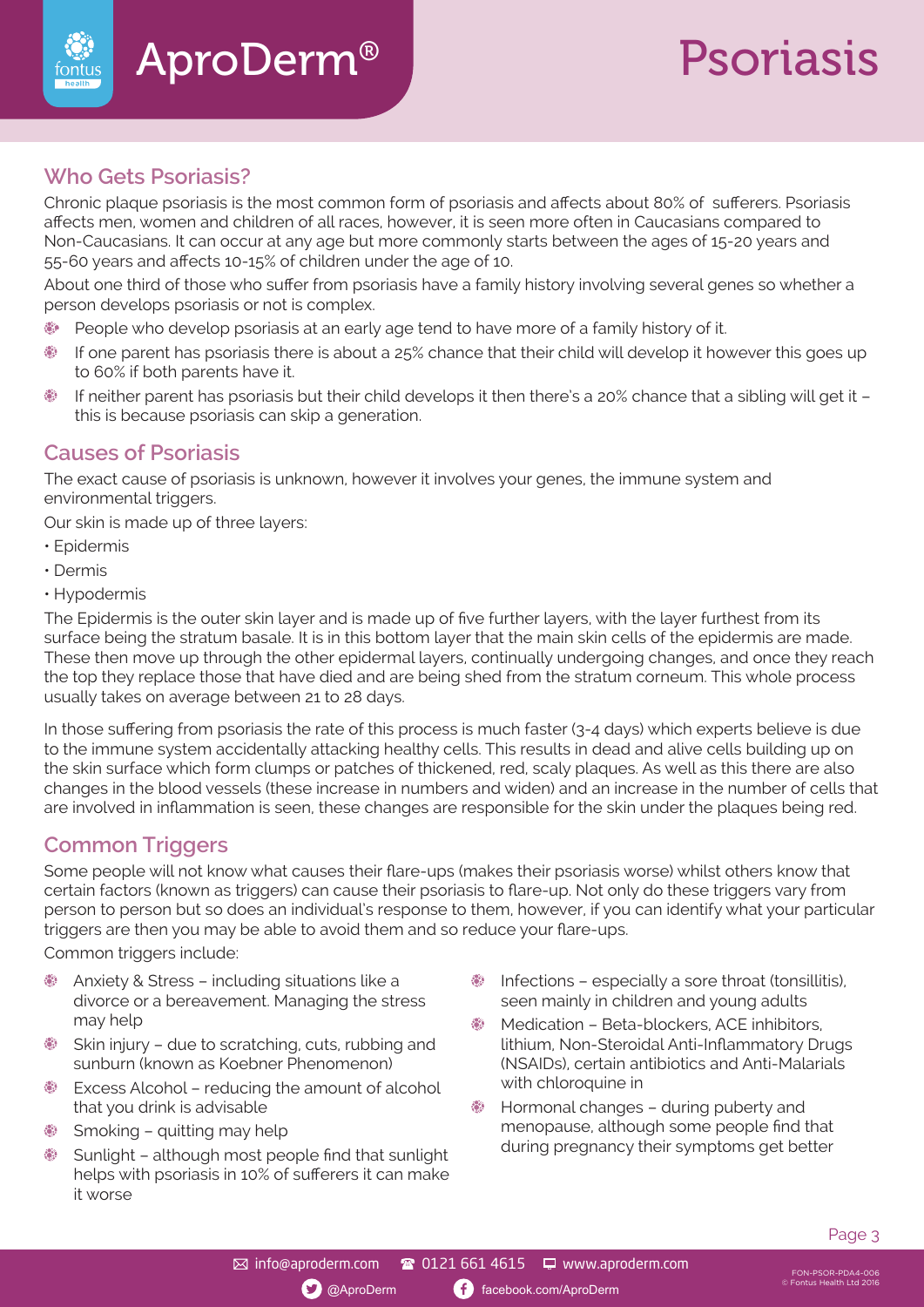# Psoriasis

### **Symptoms**

fontus

Symptoms of psoriasis vary depending on the severity of the condition and the type of psoriasis. In mild cases there are small areas of rash and as the severity of the psoriasis worsens symptoms include inflamed skin with raised, red, scaly, itchy plaques, which can dry and crack making the skin feel sore.

50% of people suffering from psoriasis also experience changes to their nails, these can include the nails separating from the nail bed, irregular pitting on their surface, splitting easily, thickening and changing colour (translucent yellow-red discolouration).

Treatments will vary depending on severity, site and type of psoriasis, however, emollients such as the AproDerm® range help manage the severity of psoriasis and form the basis of all treatments.

Some sufferers have swollen, painful and stiff joints – this is called psoriatic arthritis.

### **Treating Psoriasis**

Although there is currently no cure for psoriasis, treatments can help to improve symptoms and the appearance of patches. The first step in managing your condition would be to avoid any known triggers, unfortunately, this may not be as easy as it sounds as certain triggers are unavoidable such as puberty and menopause whilst some sufferers don't know what triggers their psoriasis.

The severity of Psoriasis can generally be classed as:

- **Mild affects 80% of sufferers,** is easily controlled, with few patches and involves less than 3% of a person's body surface area.
- **Moderate affects 15% of sufferers,** can normally be self-managed under the supervision of a healthcare professional with between 3%-10% of skin area being affected.
- **Severe affects 5% of sufferers,** may not be responsive to treatment or be self-managed and affects over 10% of body surface area.

Treatments will vary depending on the site, type and severity of the psoriasis and will be stepped down and up as your condition gets better or worse, however, as emollients such as the AproDerm® range help manage the severity of the psoriasis they form the basis for all treatments. They should always be used even when your psoriasis has improved as this reduces the risk of flare-ups.

Emollients are moisturising treatments which are used to break the itch-scratch cycle and to maintain the smoothness of the skin.



They work by:

- Helping skin retain water
- Moisturising the skin
- Soothing the skin
- Easing itching
- Reducing scaling
- Softening cracks
- Protecting the skin Page 4